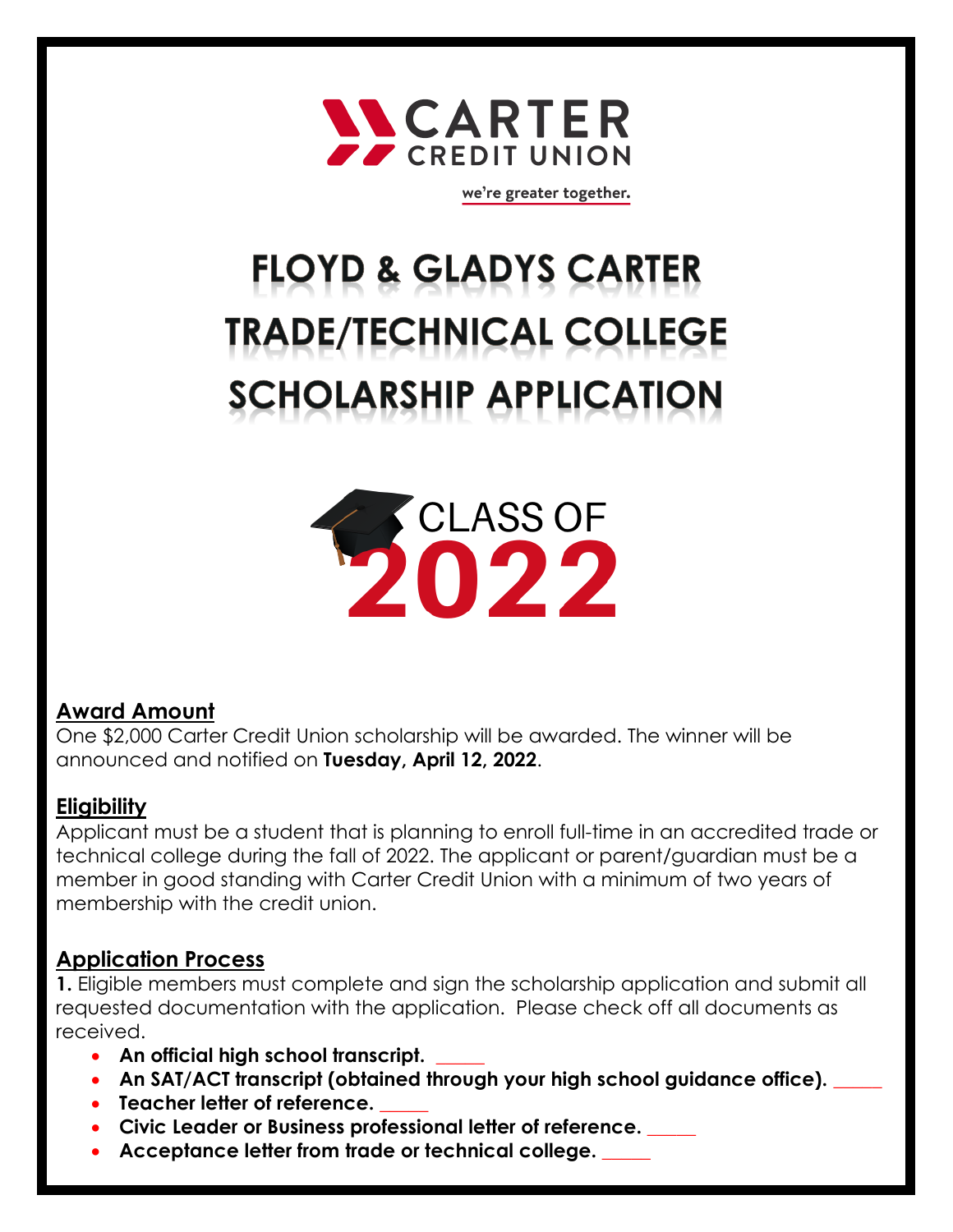**2.** The applicant and his/her parent or guardian must sign the Certification and Release Authorization section which is located on the last page of the application.

#### **3. The entire packet must be returned by the application deadline. If any portion is incomplete or required documents are not included, the application will not be considered.**

#### **Selection Process**

**All applications will be based on both subjective criteria and weighted, objective criteria. These include academic performance, essay, community activities, part-time or summer paid or volunteer positions, personal goals as well as proper grammar usage and spelling.** Each application will be evaluated by an outside agency to provide an unbiased decision. Once the scholarship recipient is chosen, the funds will be awarded to the applicant upon receipt of documentation showing the tuition due and payment will be sent directly to the school.

**Application Deadline- All applications must be completed and mailed to the address noted and received by Friday, March 18, 2022. Applications not mailed directly to the address or received after 3/18/22 will not be eligible. Applications dropped at branch locations will not be accepted.** 

#### **The application must be mailed to:**

Carter Credit Union Attention: Jill Folks, Chief Marketing Officer 8988 Ellerbe Road Shreveport, LA 71106

#### **Please type or print clearly and answer the following questions.**

| Phone-best contact () _____________________________                              |  |  |  |
|----------------------------------------------------------------------------------|--|--|--|
|                                                                                  |  |  |  |
| Name of Trade/Technical College You Plan to Attend _____________________________ |  |  |  |
|                                                                                  |  |  |  |
|                                                                                  |  |  |  |

#### **Honors and Awards**

Examples: National Honor Society, Principal's Awards, College Book Awards, Student/Athlete Awards, Eagle Scout Classification

|                | grade     | $\sim$ | grade |
|----------------|-----------|--------|-------|
| $\Omega$<br>e, | grade     |        | grade |
| 3              | grade     |        | grade |
| $\overline{4}$ | grade     |        | grade |
| 5              | grade 10. |        | grade |
|                |           |        |       |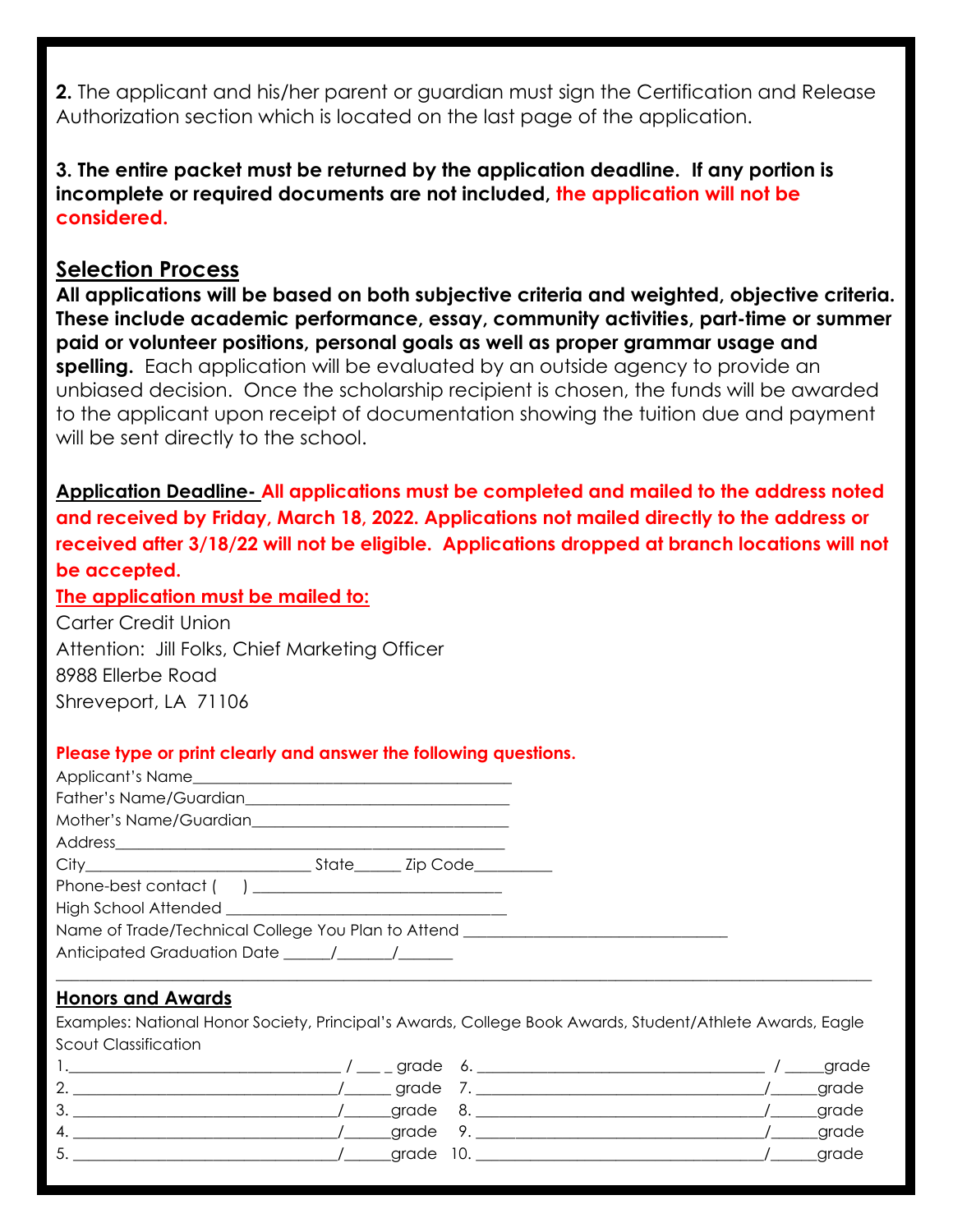#### **Curricular, Extracurricular and Community Service Projects/Activities, Employment**

Examples: Language Clubs, drama/choral groups, sports teams, church or religious youth groups, community volunteerism, part-time jobs, youth counseling.

|               | grade     | 6. |  | grade |
|---------------|-----------|----|--|-------|
|               | _grade    |    |  | grade |
| $\sim$<br>ັບ. | grade 8.  |    |  | grade |
| 4             | grade 9   |    |  | grade |
| ັ.            | grade 10. |    |  | grade |

#### **Leadership Positions Held**

Examples: Student Government Officer, Youth Court Official, Scouting Team Leader, Club Officer, Sports related

| . . | grade | 5. | grade |
|-----|-------|----|-------|
| 2.  | grade |    | grade |
| 3.  | grade |    | grade |
| 4.  | grade |    | grade |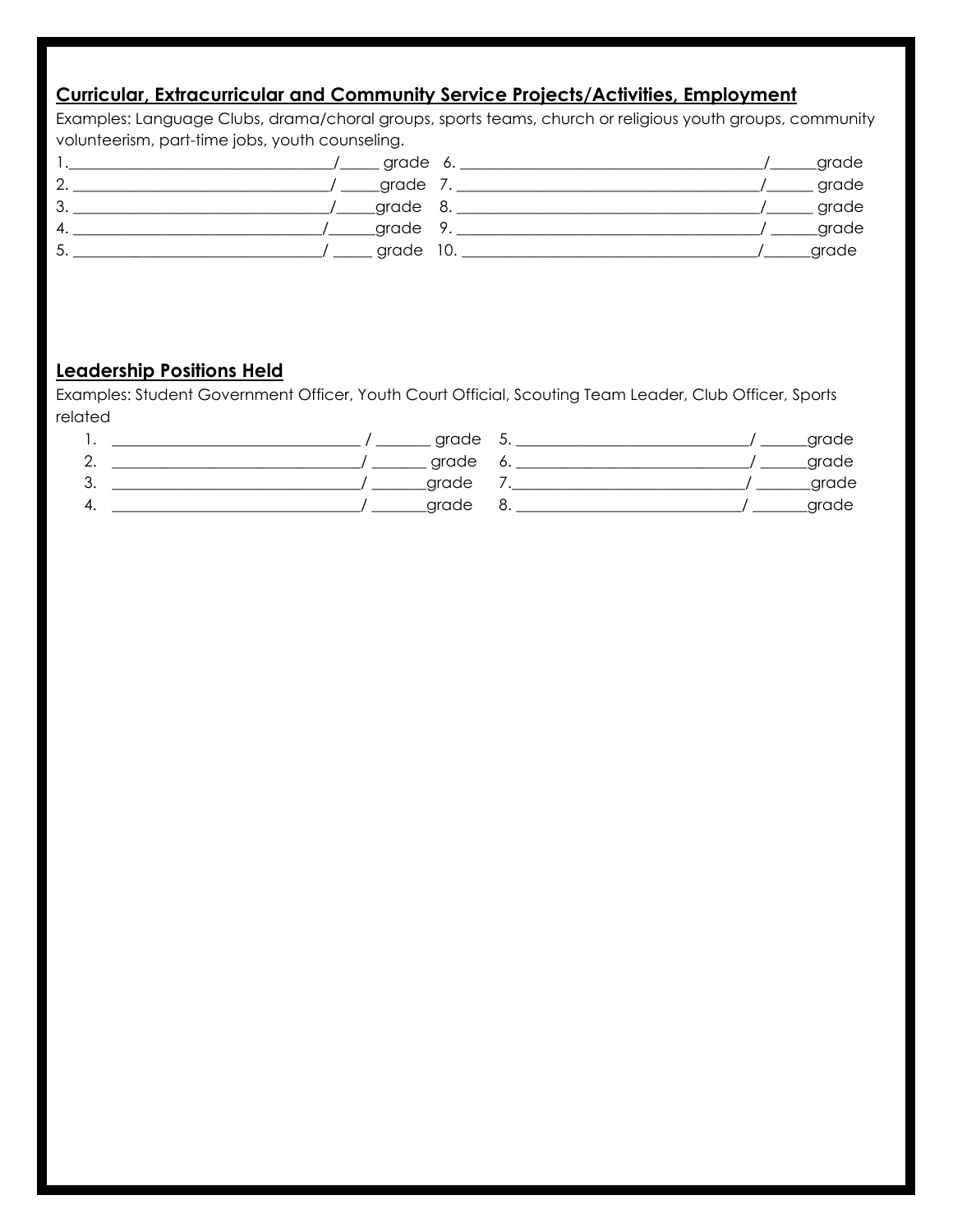# **TEACHER REFERENCE**

| or if you prefer, attach a typewritten letter. | technical/trade school scholarship. Please provide your letter of recommendation in the spaces below |
|------------------------------------------------|------------------------------------------------------------------------------------------------------|
|                                                |                                                                                                      |
|                                                |                                                                                                      |
|                                                |                                                                                                      |
|                                                |                                                                                                      |
|                                                |                                                                                                      |
|                                                |                                                                                                      |
|                                                |                                                                                                      |
| Date $\frac{1}{\sqrt{2}}$                      |                                                                                                      |
|                                                |                                                                                                      |
|                                                |                                                                                                      |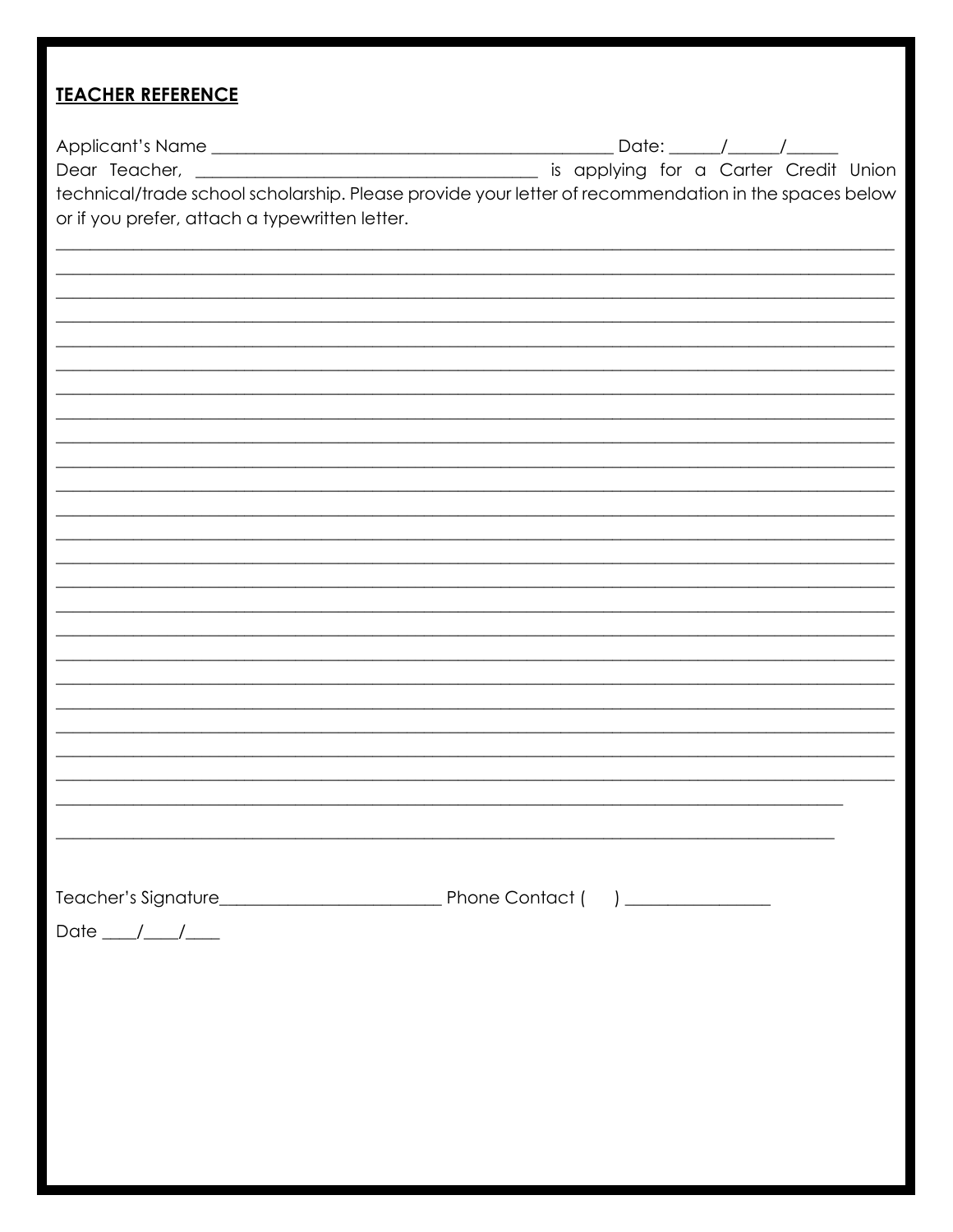## CIVIC or BUSINESS PROFESSIONAL REFERENCE (non-school related)

| Dear Civic Leader,                                                                                                             |                                                              |
|--------------------------------------------------------------------------------------------------------------------------------|--------------------------------------------------------------|
|                                                                                                                                | is applying for a Carter Credit Union trade/technical school |
| scholarship. Please provide your letter of recommendation in the space below or if you prefer,<br>attach a typewritten letter. |                                                              |
|                                                                                                                                |                                                              |
|                                                                                                                                |                                                              |
|                                                                                                                                |                                                              |
|                                                                                                                                |                                                              |
|                                                                                                                                |                                                              |
|                                                                                                                                |                                                              |
|                                                                                                                                |                                                              |
|                                                                                                                                |                                                              |
|                                                                                                                                |                                                              |
|                                                                                                                                |                                                              |
|                                                                                                                                |                                                              |
|                                                                                                                                |                                                              |
|                                                                                                                                |                                                              |
|                                                                                                                                |                                                              |
|                                                                                                                                |                                                              |
|                                                                                                                                |                                                              |
|                                                                                                                                |                                                              |
|                                                                                                                                |                                                              |
| Date $\frac{1}{\sqrt{1-\frac{1}{2}}}$                                                                                          |                                                              |
|                                                                                                                                |                                                              |
|                                                                                                                                |                                                              |
|                                                                                                                                |                                                              |
|                                                                                                                                |                                                              |